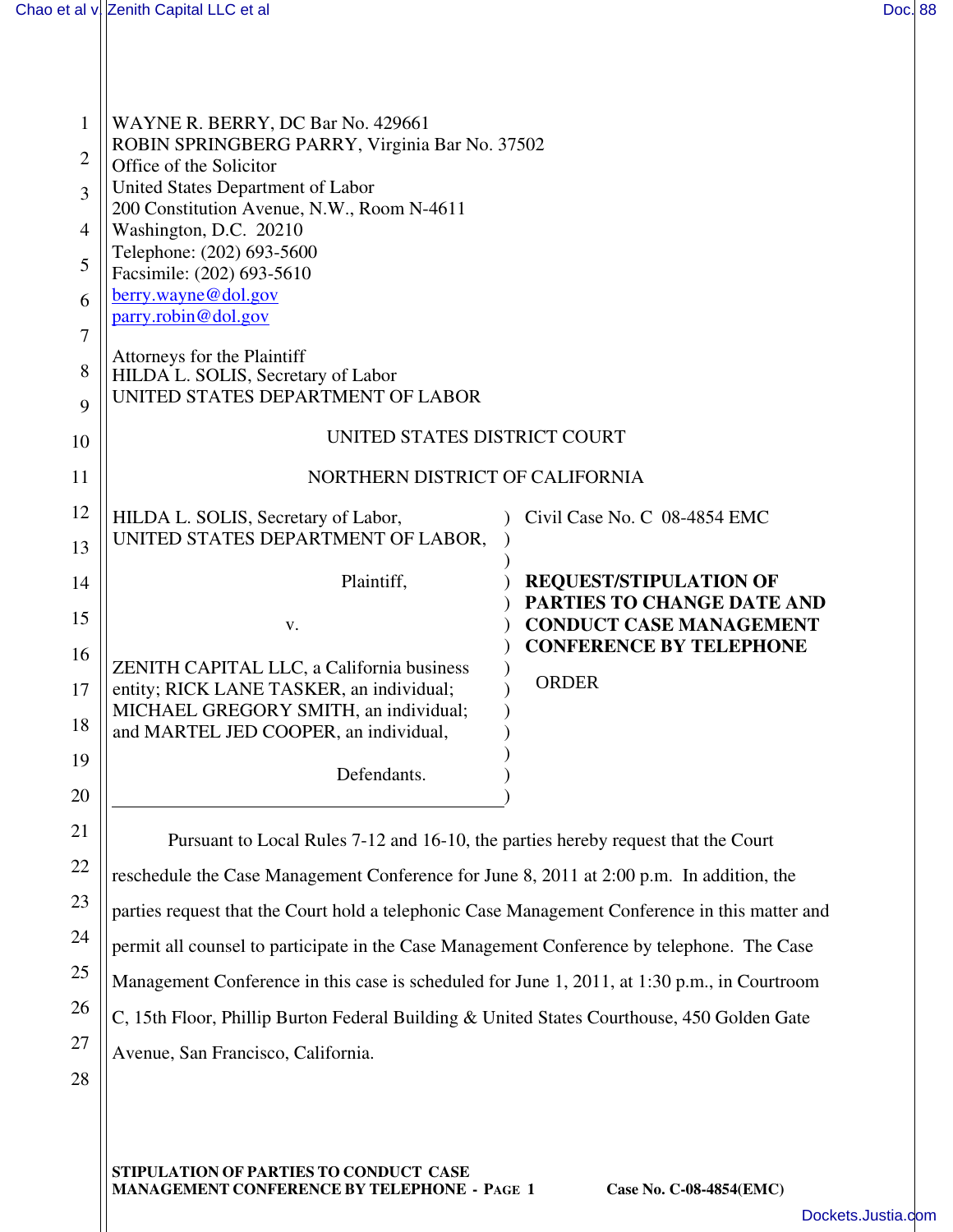Counsel for the Secretary has a scheduling conflict with the June 1, 2011 date and all parties have agreed to reschedule the Case Management Conference to June 8, 2011, or as soon thereafter as the Court is available.

1

2

3

4

5

6

7

8

9

The Secretary and the defendants are using their best efforts to manage the costs of this litigation whenever possible, including the costs and expenses associated with travel. All counsel in this case are located outside the San Francisco area; counsel for the Secretary is located in Washington, D.C. and counsel for defendants' Zenith Capital, Cooper and Smith are located in San Diego, California. Defendant Tasker is appearing *in pro se* in this matter and is located in Santa Rosa, California.

10 11 12 13 14 Allowing the Case Management Conference to proceed by telephone would allow all parties to avoid the expenses associated with their attorneys traveling to San Francisco for the Case Management Conference. Counsel for the Secretary would be happy to undertake the necessary arrangements for a telephonic Case Management Conference should the Court grant the parties' request.

| 15 |                                                    |                                                                          |  |
|----|----------------------------------------------------|--------------------------------------------------------------------------|--|
| 16 | Dated: May $_16$ , 2011                            | By: <u>/s/Wayne R. Berry</u>                                             |  |
| 17 |                                                    | Attorney signing                                                         |  |
|    |                                                    | <b>WAYNE R. BERRY</b>                                                    |  |
| 18 |                                                    | <b>ROBIN SPRINGBERG PARRY</b>                                            |  |
| 19 |                                                    | <b>Attorneys for Plaintiff</b>                                           |  |
| 20 |                                                    | HILDA L. SOLIS, Secretary of Labor,<br>UNITED STATES DEPARTMENT OF LABOR |  |
| 21 |                                                    |                                                                          |  |
| 22 |                                                    |                                                                          |  |
| 23 |                                                    |                                                                          |  |
| 24 |                                                    |                                                                          |  |
| 25 | Dated: May 13, 2011                                | By: /s/ Douglas A. Dubé<br>Attorney signing                              |  |
| 26 |                                                    | A. DANIEL BACALSKI, JR.                                                  |  |
| 27 |                                                    | DOUGLAS A. DUBÉ                                                          |  |
| 28 |                                                    | <b>Attorneys for Defendants</b><br>ZENITH CAPITAL, LLC, MICHAEL GREGORY  |  |
|    |                                                    | SMITH, and MARTEL JED COOPER                                             |  |
|    |                                                    |                                                                          |  |
|    | STIPULATION OF PARTIES TO CONDUCT CASE             |                                                                          |  |
|    | <b>MANAGEMENT CONFERENCE BY TELEPHONE - PAGE 2</b> | Case No. C-08-4854(EMC)                                                  |  |
|    |                                                    |                                                                          |  |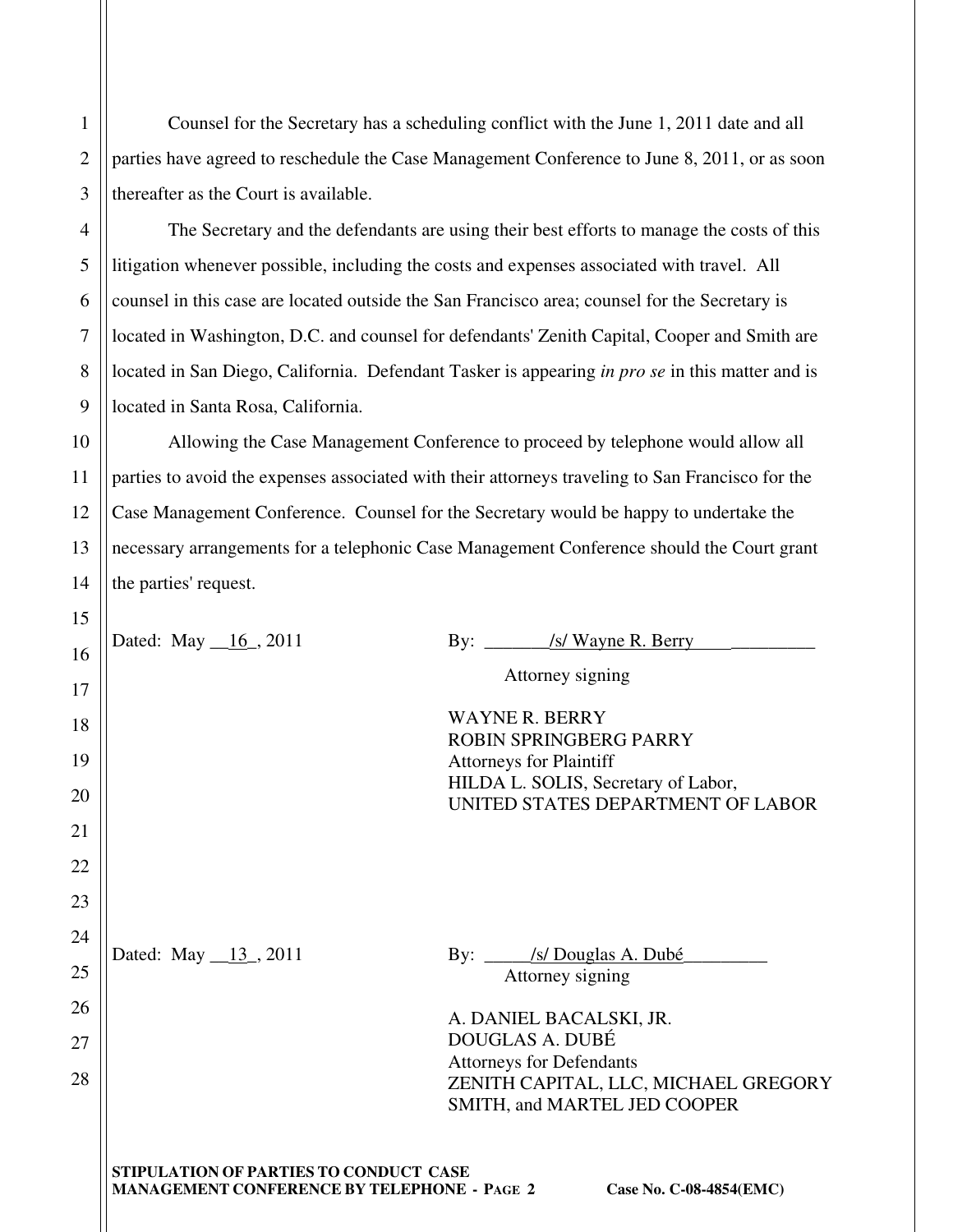| $\mathbf{1}$   |                                                                                                                         |                                                              |
|----------------|-------------------------------------------------------------------------------------------------------------------------|--------------------------------------------------------------|
| $\sqrt{2}$     | Dated: May 13, 2011                                                                                                     | By: /s/ Peta L. Hallisey                                     |
| 3              |                                                                                                                         | Attorney signing                                             |
| $\overline{4}$ |                                                                                                                         | PETA L. HALLISEY                                             |
| 5              |                                                                                                                         | <b>Attorney for Defendants</b><br>MICHAEL GREGORY SMITH, and |
| 6              |                                                                                                                         | <b>MARTEL JED COOPER</b>                                     |
| 7              |                                                                                                                         |                                                              |
| 8              |                                                                                                                         |                                                              |
| 9              |                                                                                                                         |                                                              |
| 10             |                                                                                                                         |                                                              |
| 11             | Dated: May $_{13}$ , 2011                                                                                               | RICK LANE TASKER, In Pro Se                                  |
| 12             |                                                                                                                         |                                                              |
| 13             |                                                                                                                         |                                                              |
| 14             |                                                                                                                         |                                                              |
| 15             |                                                                                                                         |                                                              |
| 16             |                                                                                                                         |                                                              |
| 17             |                                                                                                                         |                                                              |
| 18             | IT IS SO ORDERED. A joint CMC statement shall be filed by May 25, 2011.                                                 |                                                              |
| 19             |                                                                                                                         | <b>DISTRIC</b><br>今                                          |
| 20             | May 17, 2011<br>Date:                                                                                                   | IT IS SO ORDERED                                             |
| 21             |                                                                                                                         | MODIFIED<br>ĘEN<br>dward M. Chen                             |
| 22             |                                                                                                                         | <b>Spistrate</b> Judge<br><b>S</b> istrict                   |
| 23             |                                                                                                                         | VDISTRI                                                      |
| 24             |                                                                                                                         |                                                              |
| 25             |                                                                                                                         |                                                              |
| 26             |                                                                                                                         |                                                              |
| 27             |                                                                                                                         |                                                              |
| 28             |                                                                                                                         |                                                              |
|                |                                                                                                                         |                                                              |
|                | STIPULATION OF PARTIES TO CONDUCT CASE<br><b>MANAGEMENT CONFERENCE BY TELEPHONE - PAGE 3</b><br>Case No. C-08-4854(EMC) |                                                              |

II